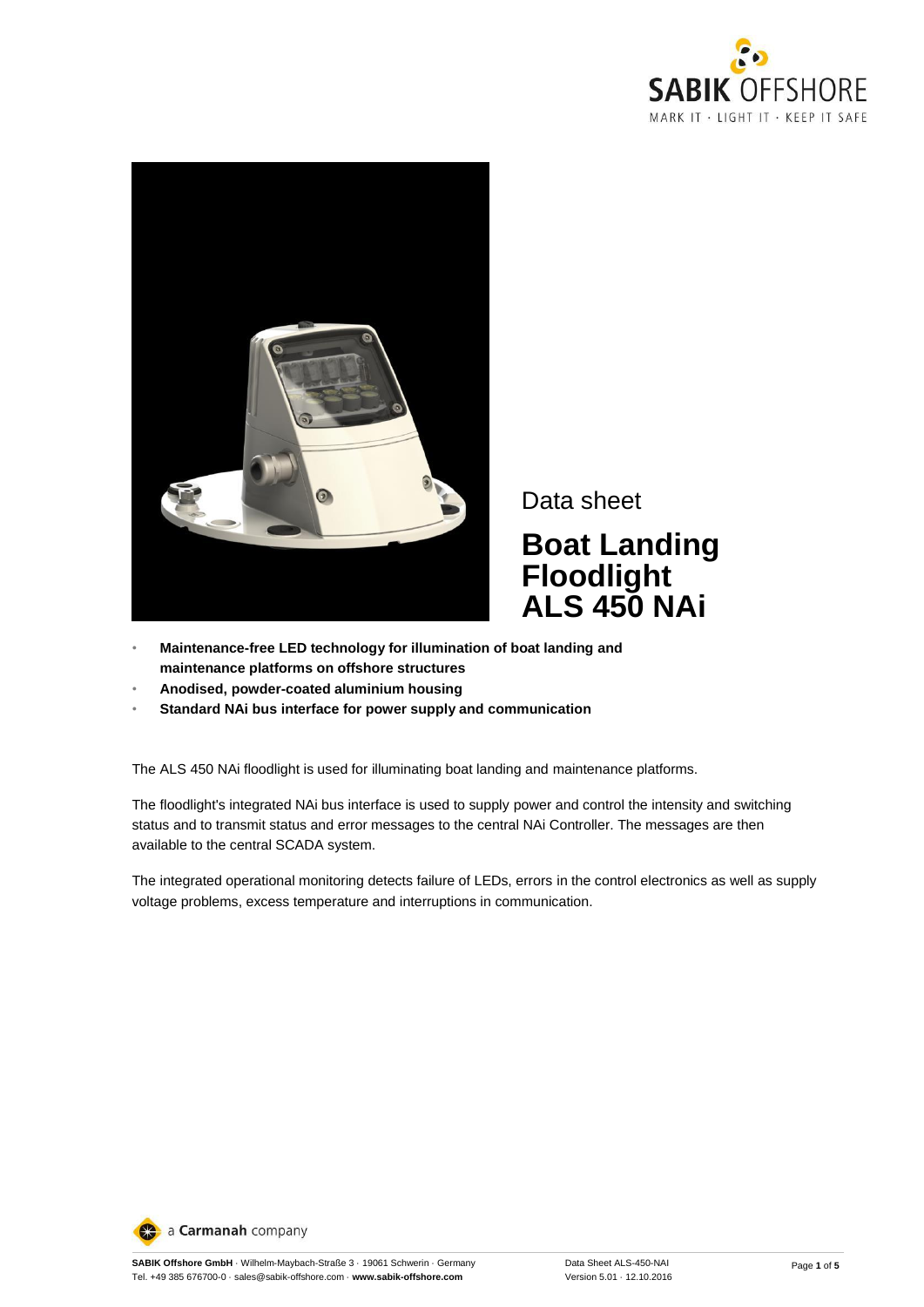

# **Technical Data**

# **Dimensions, weight**



**Weight** 2 kg

### **Electric connection**



| <b>Electric connection</b>                            | Spring terminal block, max. 2.5 mm <sup>2</sup> |
|-------------------------------------------------------|-------------------------------------------------|
| <b>Operating voltage V<sub>IN</sub></b>               | 19 to 36 V DC                                   |
| Power consumption $(V_{IN}=24$ V DC - max. intensity) | 25 W                                            |

## **Optical system**

| Light colour                                   | 3800 K |
|------------------------------------------------|--------|
| Average illuminance (10 m installation height) | 100 lx |

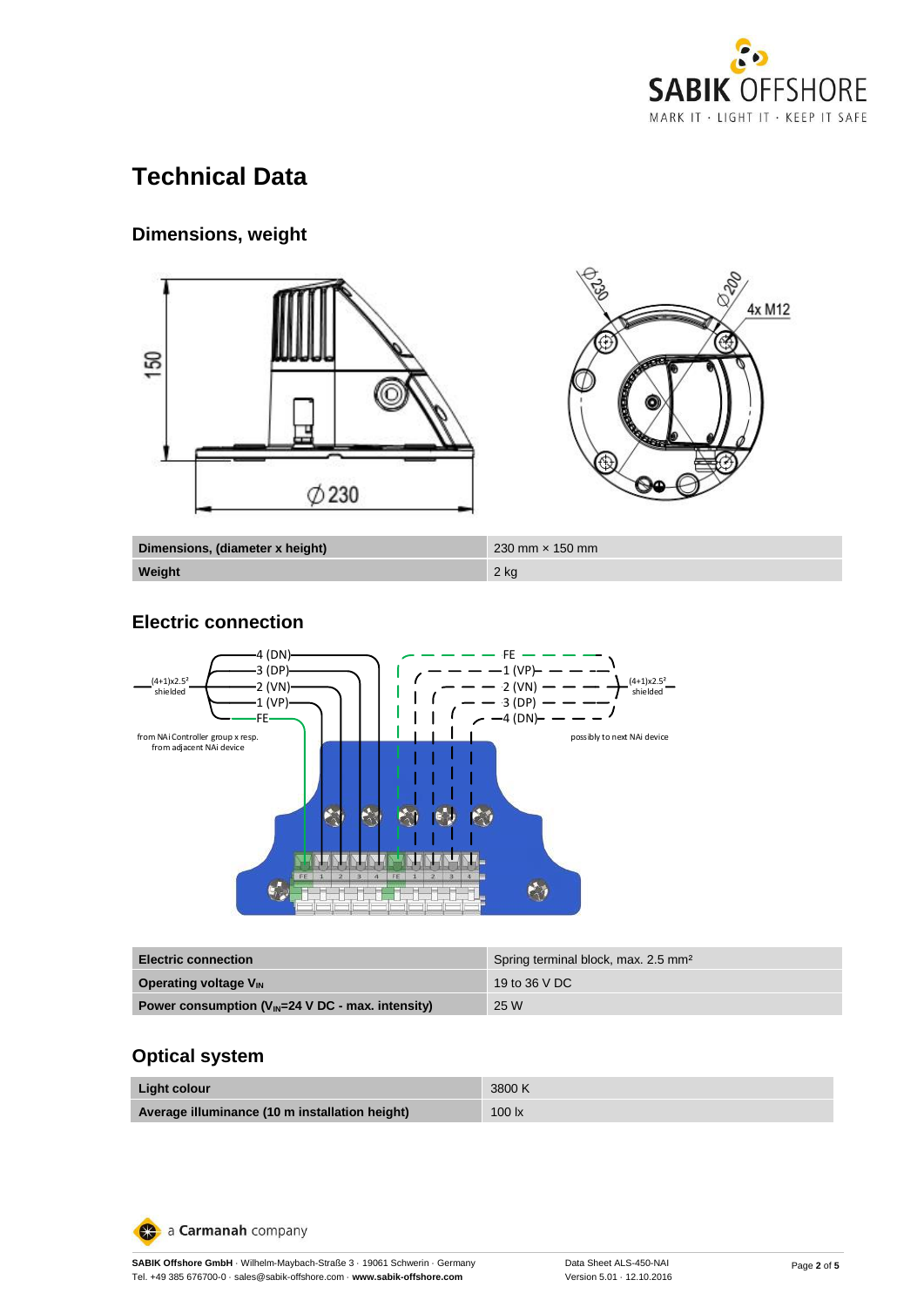

## **Reliability**

| <b>MTBF Electronics</b>     | 2130000h |
|-----------------------------|----------|
| <b>Minimum LED Lifetime</b> | 60 000 h |

## **Environmental conditions**

| <b>Regulations</b>                                     | IEC 60945, device type 'exposed' |
|--------------------------------------------------------|----------------------------------|
| Ambient temperature (operation)                        | -40 to 55 $^{\circ}$ C           |
| Ambient temperature (storage / transport)              | -40 to 70 $^{\circ}$ C           |
| Humidity (operation / storage / transport)             | max, 95 % acc. to IEC 60945      |
| Atmospheric pressure (operation / storage / transport) | 80 kPa to 108 kPa                |
| Degree of protection (acc. to IEC 60529)               | <b>IP67</b>                      |
| <b>Protection class</b>                                | Class III                        |

# **Mechanical requirements**

| Vibration testing sinusoidal vibrations | acc. to IEC 60945 |
|-----------------------------------------|-------------------|
|-----------------------------------------|-------------------|

## **EMC compliance**

| <b>EMC requirements</b>                               |                                | <b>Applied standard</b> | Test standard / Test criteria |
|-------------------------------------------------------|--------------------------------|-------------------------|-------------------------------|
| <b>EMC</b> emission<br>Radiated interference emission | EN 60945:2002                  | IEC/CISPR 16-2-3:2010   |                               |
|                                                       |                                |                         | Measuring distance 3 m        |
| <b>EMC immunity</b>                                   | Electrostatic discharge (ESD)  | EN 60945:2002           | IEC 61000-4-2:2008            |
|                                                       |                                |                         | Criterion B                   |
|                                                       |                                |                         | 8 kV air discharge            |
|                                                       |                                |                         | 6 kV contact discharge        |
|                                                       | <b>Electromagnetic fields</b>  | EN 60945:2002           | IEC 61000-4-3:2010            |
|                                                       |                                |                         | Criterion A                   |
|                                                       |                                |                         | Field strength 10 V/m         |
|                                                       | <b>Fast transients (burst)</b> | EN 60945:2002           | IEC 61000-4-4:2012            |
|                                                       |                                |                         | <b>Criterion B</b>            |
|                                                       |                                |                         | All connections:              |
|                                                       |                                |                         | Test voltage 1 kV             |
|                                                       | High energy transients (surge) | EN 61000-6-2:2005       | IEC 61000-4-5:2005            |
|                                                       |                                |                         | 1 kV on NAi bus line (shield) |
|                                                       | <b>Conducted interference</b>  | EN 60945:2002           | IEC 61000-4-6:2008            |
|                                                       |                                |                         | Criterion A                   |
|                                                       |                                |                         | All connections:              |
|                                                       |                                |                         | Test voltage 10 kV            |

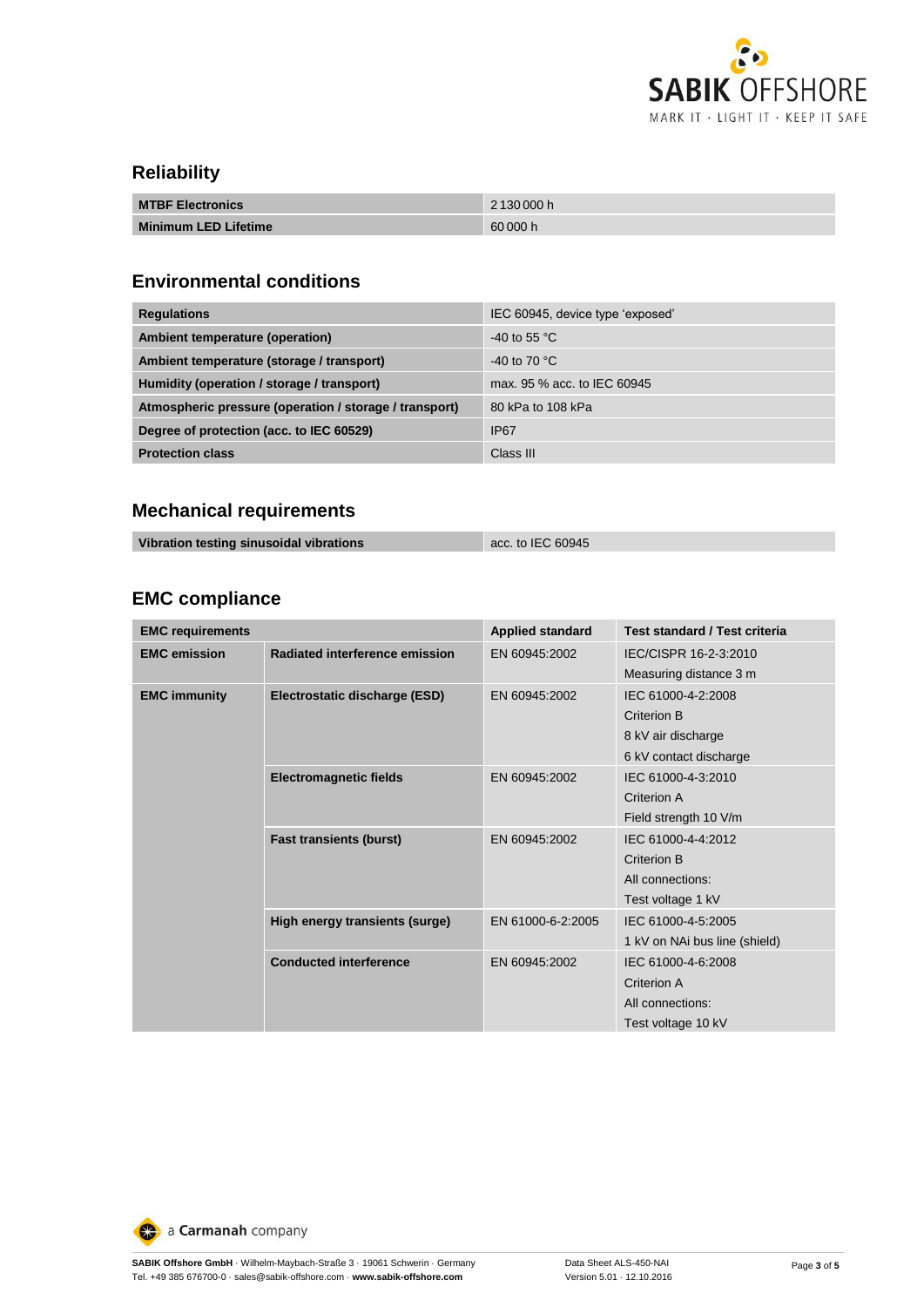

# **Assembly**

The floodlight ALS 450 NAi is mounted a maximum of 10 m above the boat landing or the platform to be illuminated in a horizontal position. The floodlight is aligned axially on the ascension ladder, so that the upper area of the ladder is lit evenly. The distance to the ladder must be at least 1 m.



*Position of the ALS 450 NAi (example)*